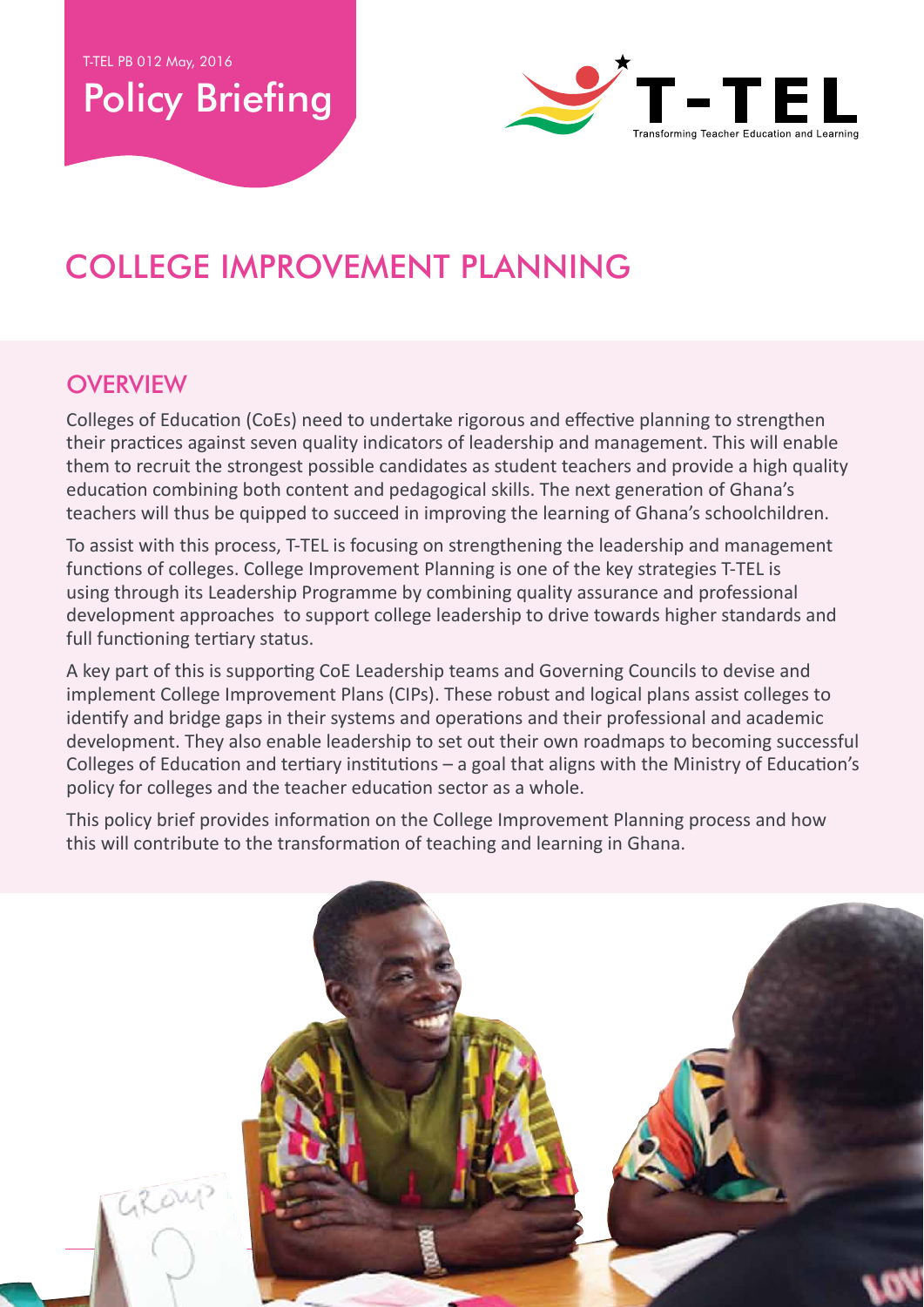## WHAT IS INVOLVED IN A COLLEGE Improvement Plan?

**College Improvement Planning** is a process of supported critical review and self-reflection. College teams have been working together to review evidence and identify priorities for improvement, which then become established as an annual self-assessment and planning cycle that will be validated by the governing councils of each college.

Following the Leadership training provided to all CoE leadership teams 'Setting a New Direction', CoEs have been supported by their College Improvement Advisors to develop a **College Improvement Plan (CIP)**. This is the first time colleges have taken this formal step to improve specific institutional aspects in their journey to full tertiary status.

The overall process of developing the CIP has **7 stages:**

- **1.** Conduct the self-assessment
- **2.** Establish priorities for improvement
- **3.** Identify "smart" objectives
- **4.** Identify targets and success criteria for each objective
- **5.** Identify those responsible for implementing the plan
- **6.** Implement activities and monitor outcomes
- **7.** Review and report outcomes



The first step in the College improvement process is for **the CoE to carry out a self-assessment**. T-TEL has developed a toolkit including templates to guide colleges to conduct the self-assessment, based on the seven components of the Quality Assurance (QA) framework, developed in consultation with NAB and NCTE.



After self-assessment is completed and the findings validated, CoEs choose a few priority areas to focus on within three of the seven QA components. With the support of the CIAs, these priorities have been integrated into the CIP, planned for implementation over 2 semesters.

College improvement targets against specific objectives (reflecting the priority areas) are agreed as part of the validation process, to be met by the end of the year. Within each CoE, key staff are designated to lead the chosen CIP improvement initiatives and be held accountable for its success. In addition, within each college it is anticipated that a cross-section of CoE governors will take part in both the self-assessment exercise and the subsequent improvement planning cycle.

The annual CIP will feed into a longer **3 to 5-year College Development Plan (CDP)**, developed as a result of T-TEL's interventions. These plans will be shared with the National Council for Tertiary Education (NCTE) and National Accreditation Board (NAB) through the Colleges of Education Management Information System (CEMIS), currently under development by T-TEL in collaboration with NCTE.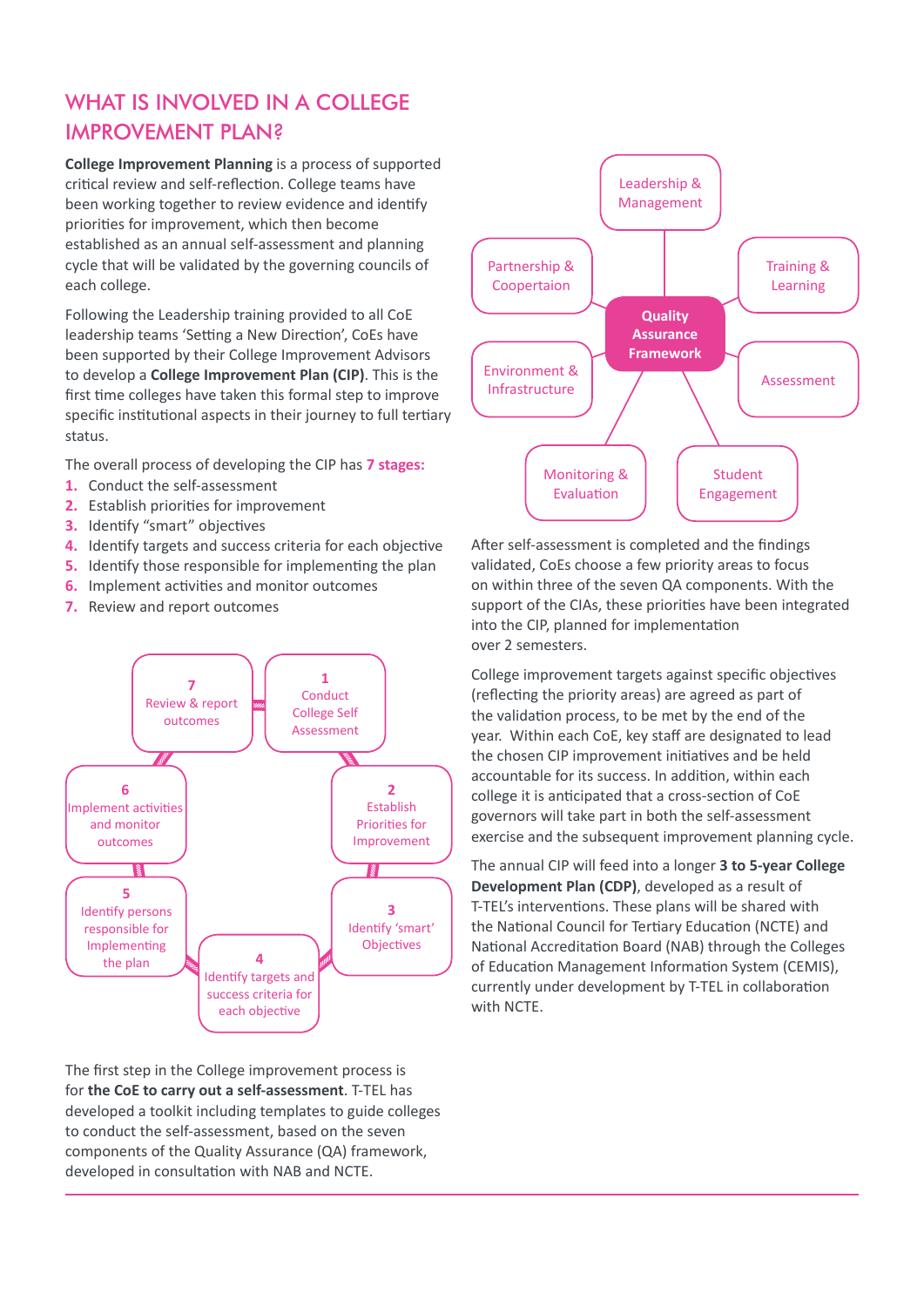#### IncentiveS to aid Implementation of the Plans

To incentivise COEs to implement the improvement plan targets, T-TEL's Fund Programme is closely linked to the Leadership Programme. **T-TEL's 'Payment by Results' (PBR) fund is designed to incentivise CoEs to work towards their agreed College improvement targets in their CIP.**  This will link the achievement of selected targets in the CIP to the disbursement of funds from the PBR Fund.



A second fund, **the Challenge Fund**, will provide financing for Colleges - alone or in partnerships - to **implement innovative activities that will contribute to improvements in teaching, learning, gender responsiveness and management quality in colleges.** Innovations may also be generated from college planning. Mechanisms have been established to encourage CoEs to work with each other and trusted local Civil Society Organisations (CSOs) in developing their innovations for funding support, in order for the CSO to build capacity in the CoE to manage development funds.

The responsibility for implementing agreed CIPs lies with each CoE leadership team and governing council. However, the CIA provides support and coaching to make sure necessary evidence is collected, plans are developed collaboratively and agreed CIP standards, planning and delivery deadlines are met. The CIAs are being intensively supported by T-TEL's Key Adviser.

Together the team of CIAs, the Key Adviser and Fund Manager provide a strong technical support team for the institutional planning process throughout the selfassessment, planning and improvement process.

## WHAT HAS BEEN ACHIEVED SO FAR?

College Improvement Planning has already made significant progress. T-TEL's 11 College Improvement Advisors (CIAs) have been working closely with CoE leadership to improve their planning and implementing procedures.

Our recent achievements include:

- **100% Colleges represented by their leadership teams received 4 days of Systems Leadership Training** with a focus on Improvement Planning, Policy Formulation and Gender Responsive Management
- **Colleges have assessed their Gender Responsiveness** using a gender scorecard, and training on gender responsive budgeting and processes for developing a gender and inclusion and Sexual Harassment Policy
- **Colleges identified areas for improvement**, selected three priority areas and developed an initial plan
- **100% of colleges then submitted revised CIPs**
- The Leadership Programme Resource Unit 3: Leading Institutional Strengthening (Operations Leadership) has been developed to include **gender-responsive management focus**.
- **College Roadmapping of paths to fully tertiary institutions** has been captured in the Unit 3 Leadership Programme Resource material.
- In collaboration with NAB and NCTE, **Leadership and Quality Assurance of the Teaching Learning Handbook** has been developed.